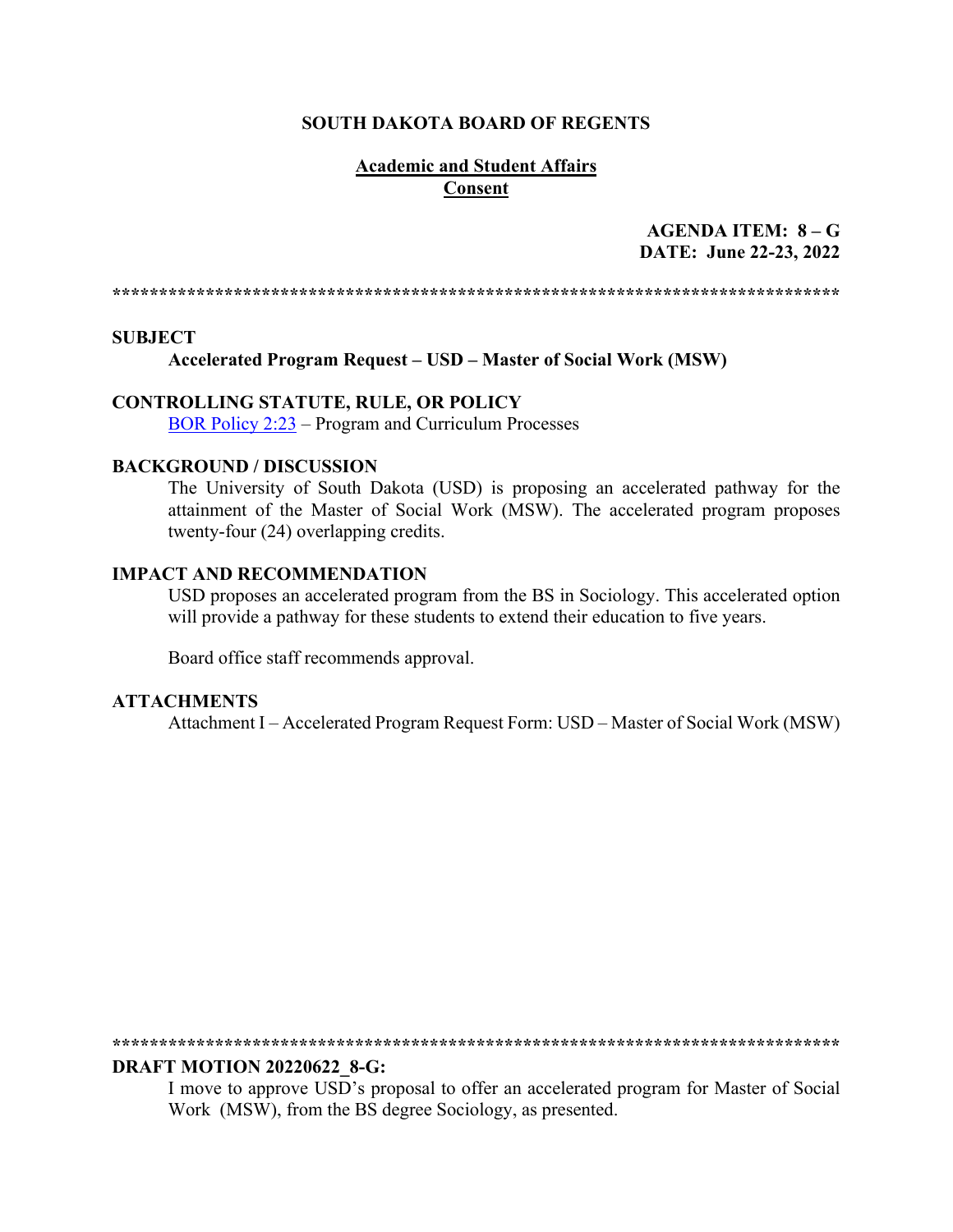

# **SOUTH DAKOTA BOARD OF REGENTS** ACADEMIC AFFAIRS FORMS Accelerated Graduate Program Request

| UNIVERSITY:                            | <b>USD</b>                         |
|----------------------------------------|------------------------------------|
| NAME AND DEGREE (e.g., BA, BS) OF      | <b>B.S.</b> in Sociology           |
| UNDERGRADUATE PROGRAM:                 |                                    |
| NAME AND DEGREE (e.g., MA, MS, PhD) OF | <b>Master of Social Work (MSW)</b> |
| <b>GRADUATE PROGRAM:</b>               |                                    |

# **University Approval**

*To the Board of Regents and the Executive Director: I certify that I have read this proposal, that I believe it to be accurate, and that it has been evaluated and approved as provided by university policy.*

| Elizabeth M. Freeburg                                             | 4/28/2022 |  |
|-------------------------------------------------------------------|-----------|--|
| Vice President of Academic Affairs or President of the University | Date      |  |

An accelerated graduate program for the purposes of this guideline is a graduate program at a Regental institution that allows a student to count courses for undergraduate and graduate credit simultaneously. Board Policy 2:8 – Level and Numbering of and Enrollment in Courses governs the transfer of courses between the undergraduate and graduate program.

Board of Regents Policy 2:5 – Transfer of Credit requires the Board of Regents to approve accelerated programs involving the transfer of thirteen (13) or more credits up to a total of twentyfive (25) total transfer credit hours at the accepting institution. In other words, an institution may create an accelerated program of one (1) to twelve (12) hours without Board approval. However, an accelerated program requires the creation of coding by the Enrollment Services Center (ESC) regardless of whether or not the accelerated program is accepting more than twelve (12) credit hours.

- **1. Maximum number of credits allowed to transfer between undergraduate and graduate program:** 24 credits
- **2. Is the response to Question 1 more than thirteen (13) credit hours? (place an "X" in the box following the correct response)**

|  | Yes (requires BOR approval) $\vert$ X $\vert$ No (does not require BOR approval) |  |
|--|----------------------------------------------------------------------------------|--|
|  |                                                                                  |  |

- **3. What is the proposed date (day/month/year) the accelerated program would begin?** August 22, 2022 [Fall 2022]
- **4. Please provide a brief explanation of the accelerated program, including specific courses eligible for both the undergraduate and graduate program credit.**